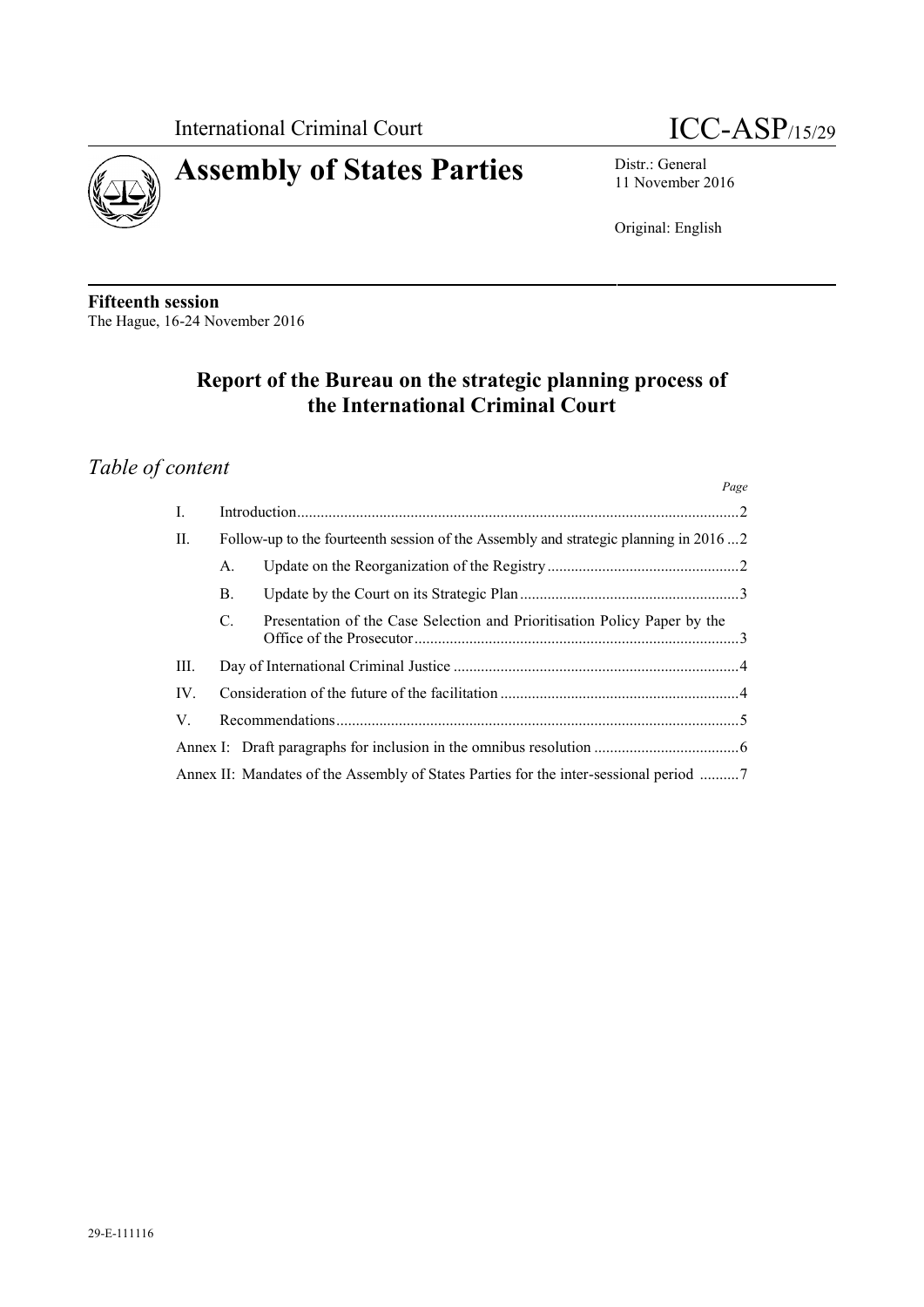# **I. Introduction**

1. The Assembly of States Parties ("the Assembly"), recalling its previous resolutions on the matter<sup>1</sup>, expressed a strong interest in encouraging strategic planning as an integral part of setting-up and managing the Court's multiple activities in implementing the Rome **Statute** 

**2.** Introduction<br>
2. The Acensiby of Sizus Parties (the Acensiby), reculing its presence realization<br>
2. The Acensiby of Sizus Darbid about the Sizus Parties (the Acensiby and Control into the Control into the Control in 2. At its fourteenth session, the Assembly, inter alia, took note of the Court's and the Office of the Prosecutor's Strategic Plans which are reviewed and updated on a regular basis and welcomed that a new system of a Court-wide Strategic Plan alongside organ specific plans would be elaborated by the Court. The Assembly also reiterated the importance of strengthening the relationship and coherence between the strategic planning process and the budgetary process, which is crucial for the credibility and sustainability of the longer-term strategic approach.<sup>2</sup>

## **II. Follow-up to the fourteenth session of the Assembly and strategic planning in 2016**

3. On 24 February 2016, the Bureau appointed Ambassador Eduardo Rodríguez Veltzé (Bolivia) as facilitator for the issue of Strategic Planning. The facilitator held consultations with States Parties and the Court in the framework of The Hague Working Group of the Bureau ("the working group") on 9, 16 and 21 September 2016; representatives of the NGO community were included as participants.

4. The following issues were discussed with the working group on the basis of presentations, documents and working papers submitted by the Court:

- (a) Update on the Reorganization of the Registry;
- (b) Update by the Court on its Strategic Plan; and

(c) Presentation of the Case Selection and Prioritisation Policy Paper by the Office of the Prosecutor.

#### **A. Update on the Reorganization of the Registry**

5. Further to the mandate of the Assembly set out in resolution ICC-ASP/14/Res.4, paragraph 73,<sup>3</sup> the Registrar presented a 184-page paper entitled "Comprehensive report on the Reorganisation of the Registry of the International Criminal Court",<sup>4</sup> which had been disseminated by the facilitator at the request of the Registrar. Delegations, noting the length of the document, stressed that they would need more time to address the paper in depth and that their comments would be of a preliminary nature.

6. Some States welcomed the report as showing transparency and accountability on the *Re*Vision process and stressed the need to improve efficiency continuously, highlighting the Registry's commitment to find increased synergies between the organs of the Court. Other States felt that the report contained general language, and it would be necessary to wait for concrete results to assess the impact of the Registry's new structure on the Court's operation.

<sup>1</sup> ResolutionsICC-ASP/4/Res.4,ICC-ASP/5/Res.2,ICC-ASP/6/Res.2,ICC-ASP/7/Res.3,ICC-ASP/8/Res.3,ICC-ASP/9/Res.3, ICC-ASP/10/Res.5, ICC-ASP/11/Res.8, ICC-ASP/12/Res.8, ICC-ASP/13/Res.5. and ICC-ASP/14/Res.4.

<sup>2</sup> Resolution ICC-ASP/14/Res.4.

<sup>&</sup>lt;sup>3</sup> *Notes* the conclusion of the *ReV*ision process which has led to a significant reorganization of the Registry's structure, processes and working methods, and looks forward to being duly informed about the impact ensuing from the new structure, both in terms of its capacity to absorb increases in the workload and tangible efficiencies attained; <sup>4</sup> https://www.icc-cpi.int/itemsDocuments/ICC-Registry-CR.pdf.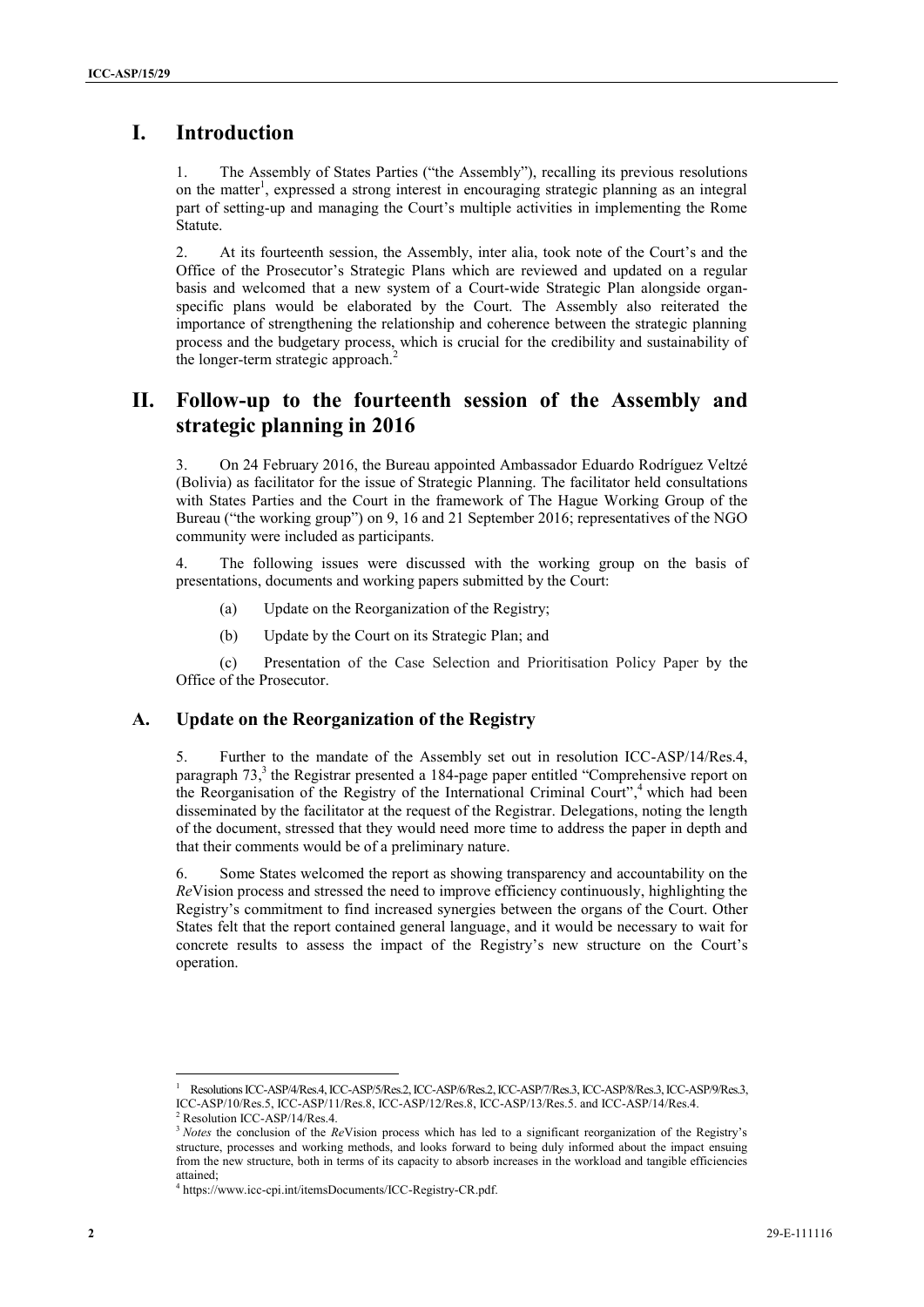7. The Registrar explained that *Re*Vision had created a structure that would in turn pave the way for the implementation of more improvements, such as those produced in the Registry Legal Services Section and the division of work between headquarters and field offices. The Registrar emphasized that the *Re*Vision exercise focused on better working methods, rather than only finding ways to cut costs.

8. The working group noted that some of the points on which concern were expressed by some delegations on the *Re*Vision process are subject to an audit being undertaken by the External Auditor whose report will be delivered to the Assembly in early November and considered under another facilitation.

#### **B. Update by the Court on its Strategic Plan**

9. The working group received an update on the Court's updated Strategic Plan for 2013-2017. The working group was informed that the Strategic Goals are deliberately expressed in high-level terms and aim to provide a broad policy framework for all aspects of the Court's operations. More detailed Priority Objectives are established looking two years ahead, together with a list of Expected Results for each of them. These are updated annually.

10. As 2017 is the last year of the present cycle, the Court intends to review the structure and content of its Strategic Plan in order to develop a new high-level court-wide plan that is complemented by Organ-specific plans for the Office of the Prosecutor and the Registry. The Court-wide Strategic Plan would set medium-term goals and shorter-term priority objectives for the whole institution, showing how all organ-specific activities come together under the One-Court principle. A key tool in accomplishing these objectives will be the introduction of performance indicators linked to the Strategic Plan.

11. With regards to judicial activities, the Court considered that a distinct Strategic Plan was not advisable as the main strategic objectives in this regard are already covered in the overarching, Court-wide goals such as fair, transparent and expeditious proceedings. In addition, with regard to more specific technical objectives, it was noted that each case before the Court provides unique challenges and each judge acts independently in the interest of a fair and expeditious trial. Also, the Presidency's specific strategic objectives, e.g. efficient and effective management and advancing the ICC Lessons Learnt process, will be covered in both the Court's and the Registry's plans.

#### **C. Presentation of the Case Selection and Prioritisation Policy Paper by the Office of the Prosecutor**

12. The Prosecutor introduced the paper entitled "Policy Paper on Case Selection and Prioritisation"<sup>5</sup> to the working group. The document explains the policies that the Prosecutor's office follows when selecting incidents, persons, or conduct to be investigated and prosecuted; pointing out that the OTP exercises its discretion when discharging its mandate. The OTP conducts its case selection and prioritisation on the basis of independence, impartiality and objectivity.

13. A central component of the policy paper is the idea that a dynamic Case Selection Document will be created when situations are opened for investigation. This will aid the OTP when selecting and prioritising cases, as well as managing the overall workload of the office.

14. The case selection criteria include the gravity of the crimes involved, the degree of the responsibility of the alleged perpetrators and the potential charges. In addition, the OTP applies a number of strategic and operational case prioritisation criteria. Each criterion will be given its own weight depending on the facts of each case and situation.

<sup>&</sup>lt;sup>5</sup> https://www.icc-cpi.int/itemsDocuments/20160915\_OTP-Policy\_Case-Selection\_Eng.pdf.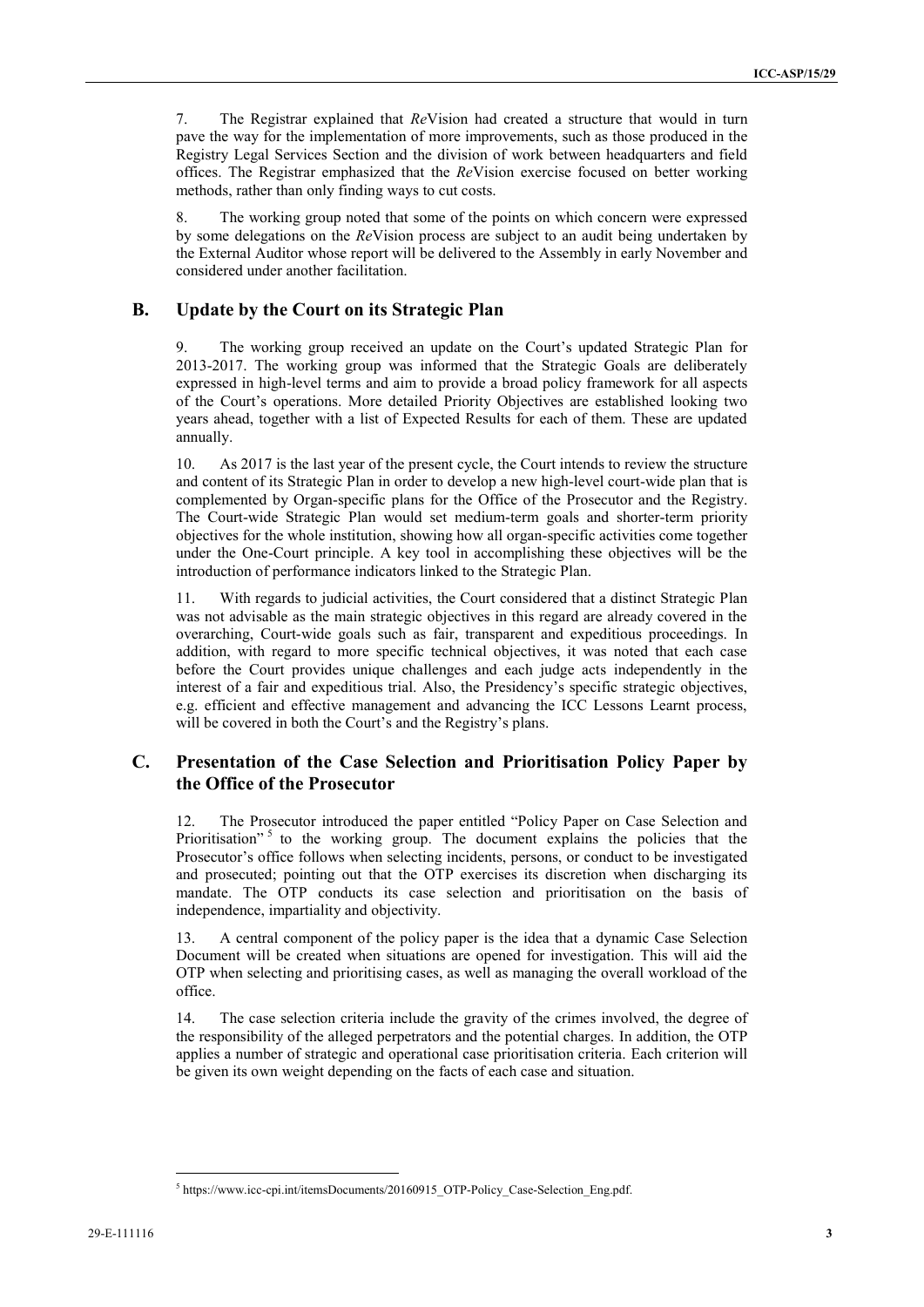15. States welcomed the decision of the Prosecutor to issue this paper as well as her <sup>4</sup> willingness to consult with States Parties and other stakeholders before its issuance. The OTP indicated that it had received 27 comments, which had helped to define the focus of the task.

16. A concern was voiced that some positive aspects of the draft Policy Paper were excluded from the final document, in particular transitional justice and the concept of "the interests of justice" as a countervailing criterion to decide whether or not to investigate or prosecute, as these two topics could have been examined more fully in the policy paper. Additionally, the document would have been more effective if the OTP would have identified the particular national experiences relied upon when drafting the paper, and that its cooperation with States regarding other forms of criminality is applicable only to the extent that they are linked to international crimes competence of the ICC.

13 Sove seloon, it is chosen of the Posterior to read the step of a term of the step of a term of the step of a term of the step of a term of the step of a term of the step of a term of the step of the step of the step of 17. The OTP clarified in response that the reference to transitional justice in the final document had been moved into a different paragraph in comparison to the draft document. Also, the paper makes explicit reference to additional document produced by the Office in the past where, for instance, the matter of interests of justice is more fully developed, such as policy paper on Preliminary Examination and Policy Paper on the Interests of Justice. In particular, the text in the Policy Paper states: "Finally, the Office also fully endorses the role that can be played by truth seeking mechanisms, reparations programs, institutional reform and traditional justice mechanisms as part of a broader comprehensive strategy". In addition, under section on Legal Requirements, there is a whole section on the interests of justice. As to the cooperation with States regarding other forms of criminality, the OTP confirmed that its efforts to develop coordinated strategies to investigate and prosecute are directed towards closing the impunity gap in accordance with the Rome Statute.

## **III. Day of International Criminal Justice**

18. On the occasion of the Day of International Criminal Justice, the facilitator organized on 7 July 2016 a seminar entitled "Global Justice from a Regional Perspective" at The Hague Institute for Global Justice.<sup>6</sup> The seminar featured a keynote address by the President of the Court, followed by a panel discussion moderated by the facilitator. Other participants included judges of the Court and senior officials, as well as the Diplomatic Corps, non-governmental organizations and the general public.

19. The event sought to highlight the diverse ways in which States have addressed the challenge of impunity for perpetrators of the most serious crimes of international concern. The panel discussion focused on the manner and extent to which regional institutions have become involved in international criminal law, and explored the relationship between such institutions and the International Criminal Court.

## **IV. Consideration of the future of the facilitation**

20. The working group noted that some aspects of the topic are closely linked with other facilitations, which has lead on occasion to overlaps. Furthermore, the timelines which the Court has as a whole for its Court-wide strategic plan and those of the Office of the Prosecutor and of other offices may vary, and thus it proved difficult for the facilitation to have a clear, stable idea at any given point in time, since the developments were rather dynamic.

21. In addition, it was noted that some aspects of what over the years was considered under the topic of strategic planning, was also being discussed or would seem to fall under other facilitations such as the budget consultations and the Study Group on Governance. There may also be scope for other aspects of the topic under the existing mandates or future mandates of the External Auditor, the Office of Internal Audit, the Committee on Budget and Finance or the Independent Oversight Mechanism (with regards to the latter's evaluation function). Taking this into account, the working group considered that the Bureau should act to optimize or subsume tasks.

<sup>6</sup> http://www.thehagueinstituteforglobaljustice.org/events/day-of-international-criminal-justice-global-criminaljustice-from-a-regional-perspective/.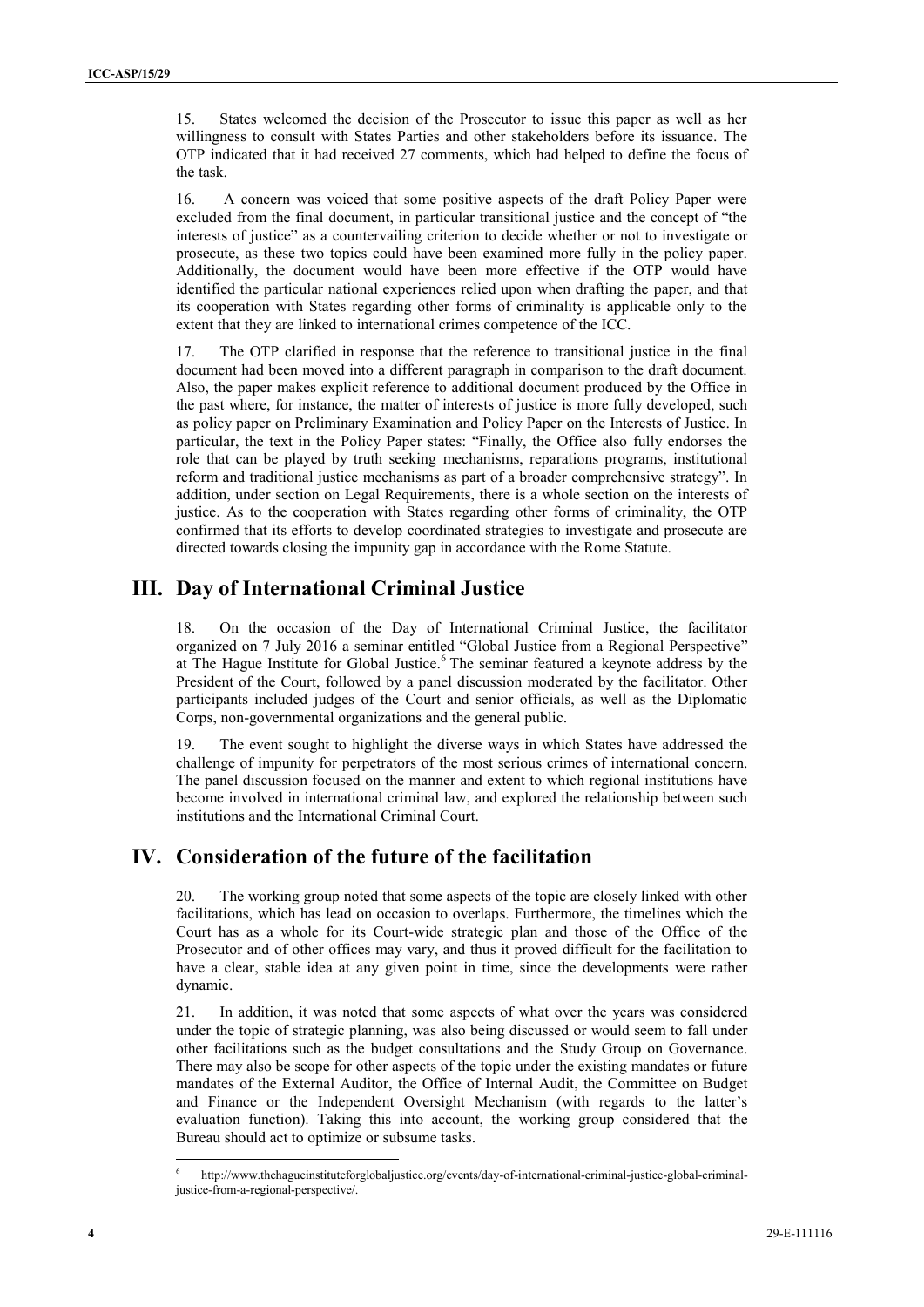22. The commemoration of the Day of International Criminal Justice is an endeavour which could possibly be taken up by one or both of the Vice-Presidents of the Assembly, but in and of itself would not constitute the basis for retaining the facilitation.

#### **V. Recommendations**

23. On the basis of the work conducted on strategic planning, The Hague Working Group recommends to the Assembly of States Parties the inclusion in the omnibus resolution of the language contained in Annex I to this report.

24. In this connection, the working group recalled its prior recommendations on the strategic planning process<sup>7</sup> and welcomed that the Court had committed itself to engage annually in a review of the link between the Plan and the budget through planned performance measurement.

25. Furthermore, the working group welcomed the events organized around the 17 July commemoration and encouraged that events be undertaken by all stakeholders annually, including via cooperation with other international courts and tribunals as appropriate.

<sup>7</sup> ICC-ASP/14/37 at paras. 28 to 30, as well as ICC-ASP/14/Res.4 at paras. 67 to 74 and para. 10 of its annex I.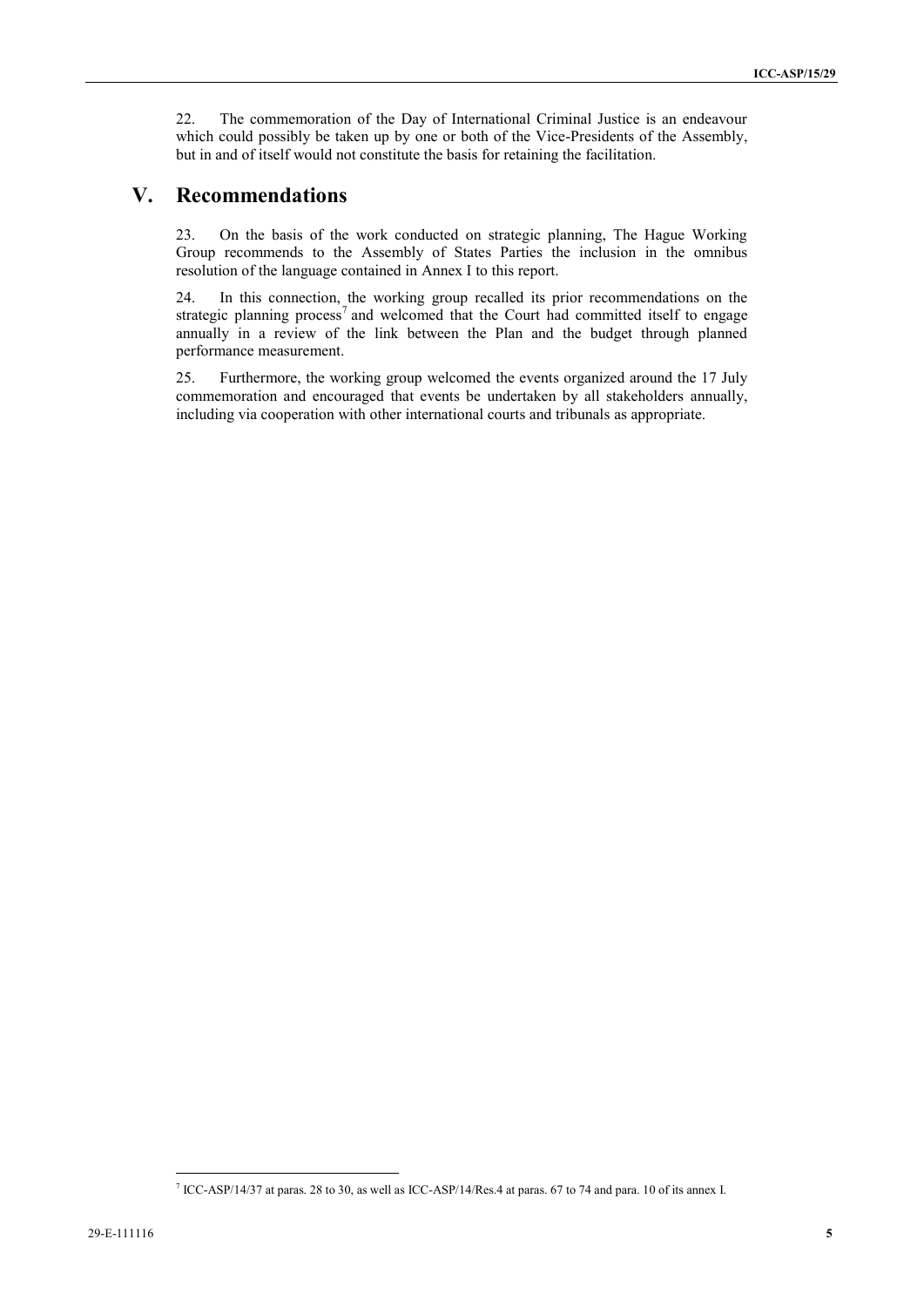### **Annex I**

### **Draft paragraphs for inclusion in the omnibus resolution**

1. *Recommends* that the Bureau, given the existence of numerous topic overlaps amongst facilitation groups, take action in order to optimize or subsume tasks, including complementary assessments by installed audit capacities as well as those by the Independent Oversight Mechanism in accordance with its mandate<sup>1</sup>;

2. *Notes* that the Court's and the Office of the Prosecutor's strategic plans are dynamic and updated on a regular basis;

**EXAMPLE 1**<br> **EXAMPLE 2008 CONSULTER CONSULTER CONSULTER CONSULTER CONSULTER CONSULTER CONSULTER CONSULTER CONSULTER CONSULTER CONSULTER CONSULTER CONSULTER CONSULTER CONSULTER CONSULTER CONSULTER CONSULTER CONSULTER CO** 3. *Welcomes* the initiatives undertaken to celebrate 17 July as Day of International Criminal Justice<sup>2</sup> and recommends that, on the basis of lessons learned, all relevant stakeholders, together with the Court, continue to engage in preparation of appropriate activities;

4. *Takes note* of the update of the Court's Strategic Plan for 2013-2017, and *welcomes* its intention to prepare a new one for 2018-2020, as appropriate, including budget assumptions on an annual basis, and to inform the Bureau thereon with a view to further strengthening the budgetary process;

5. *Welcomes* the initiatives undertaken during the Retreat held at Glion-Switzerland to support the work of the Court and discuss an updated version of performance indicators for the Court's activities;

6. *Recalls* its invitation to the Court to hold annual consultations with the Bureau in the first trimester, on the implementation of its strategic plans during the previous calendar year, with a view to improving performance indicators;

7. *Welcomes* the presentation by the Office of the Prosecutor of its Case Selection and Prioritisation Policy Paper, and *Recalls* its invitation to the Office of the Prosecutor to inform the Bureau on the implementation of its Strategic Plan for 2016-2018;

8. *Takes note* of the presentation by the Office of the Registrar of the Comprehensive report on the Reorganization of the Registry of the International Criminal Court;<sup>3</sup>

9. *Reiterates* the importance of strengthening the relationship and coherence between the strategic planning process and the budgetary process, which is crucial for the credibility and sustainability of the longer-term strategic approach;

10. *Requests* the Bureau to continue to engage in a dialogue with the Court on the development of a comprehensive risk management strategy and to report thereon to the sixteenth session of the Assembly of States Parties.

<sup>&</sup>lt;sup>1</sup> ICC-ASP/12/Res.6, Annex, para. 16. Evaluation: The IOM shall provide evaluations of any programme, project or policy as requested by the Assembly or the Bureau. Evaluation is defined as a judgement made of the relevance, appropriateness, effectiveness, efficiency, impact and sustainability of a project or programme, based on agreed criteria and benchmarks.<br><sup>2</sup> Kampala Declaration at para. 12.

<sup>&</sup>lt;sup>3</sup> https://www.icc-cpi.int/itemsDocuments/ICC-Registry-CR.pdf.